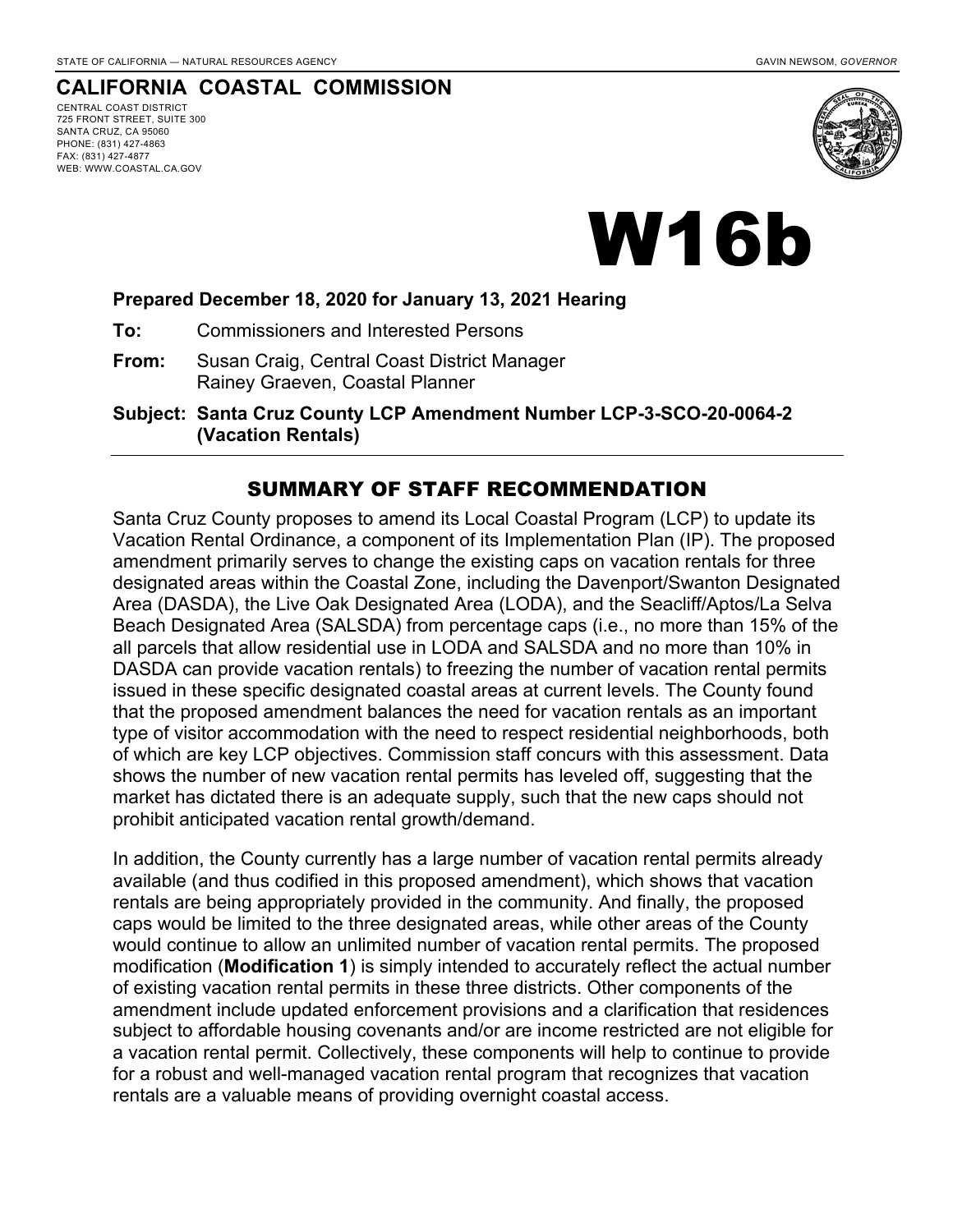In sum, the proposed amendment as modified would continue to ensure the availability of vacation rentals as overnight visitor accommodations, which is a Coastal Act and LCP priority use and a valuable component in preserving coastal access. As modified, the proposed amendment is consistent with and adequate to carry out the Land Use Plan (LUP), the standard of review for this IP amendment, and the County has indicated it is in agreement with the staff recommendation. Therefore, staff recommends that the Commission approve the amendment with the suggested modification. The required motions and resolutions are found on page **4** below.

#### **Staff Note: LCP Amendment Action Deadline**

This proposed LCP amendment was filed as complete on December 8, 2020. The proposed amendment affects LCP's IP, and the 60-working-day action deadline is March 8, 2021. Thus, unless the Commission extends the action deadline (it may be extended by up to one year), the Commission has until March 8, 2021 to take a final action on this LCP amendment.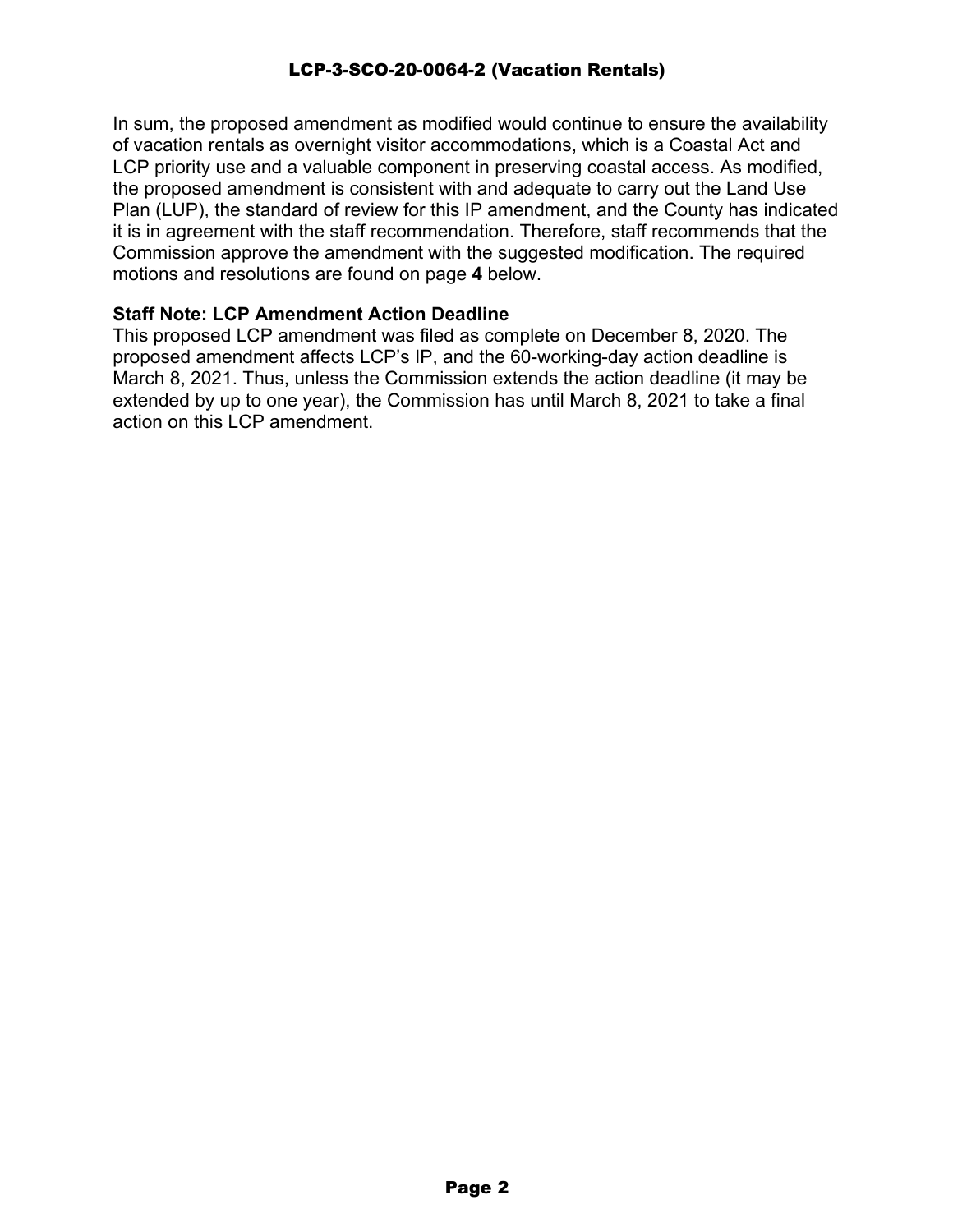## TABLE OF CONTENTS

## **EXHIBITS**

[Exhibit 1: Proposed IP Amendment](https://documents.coastal.ca.gov/reports/2021/1/w16b/w16b-1-2021-report.pdf)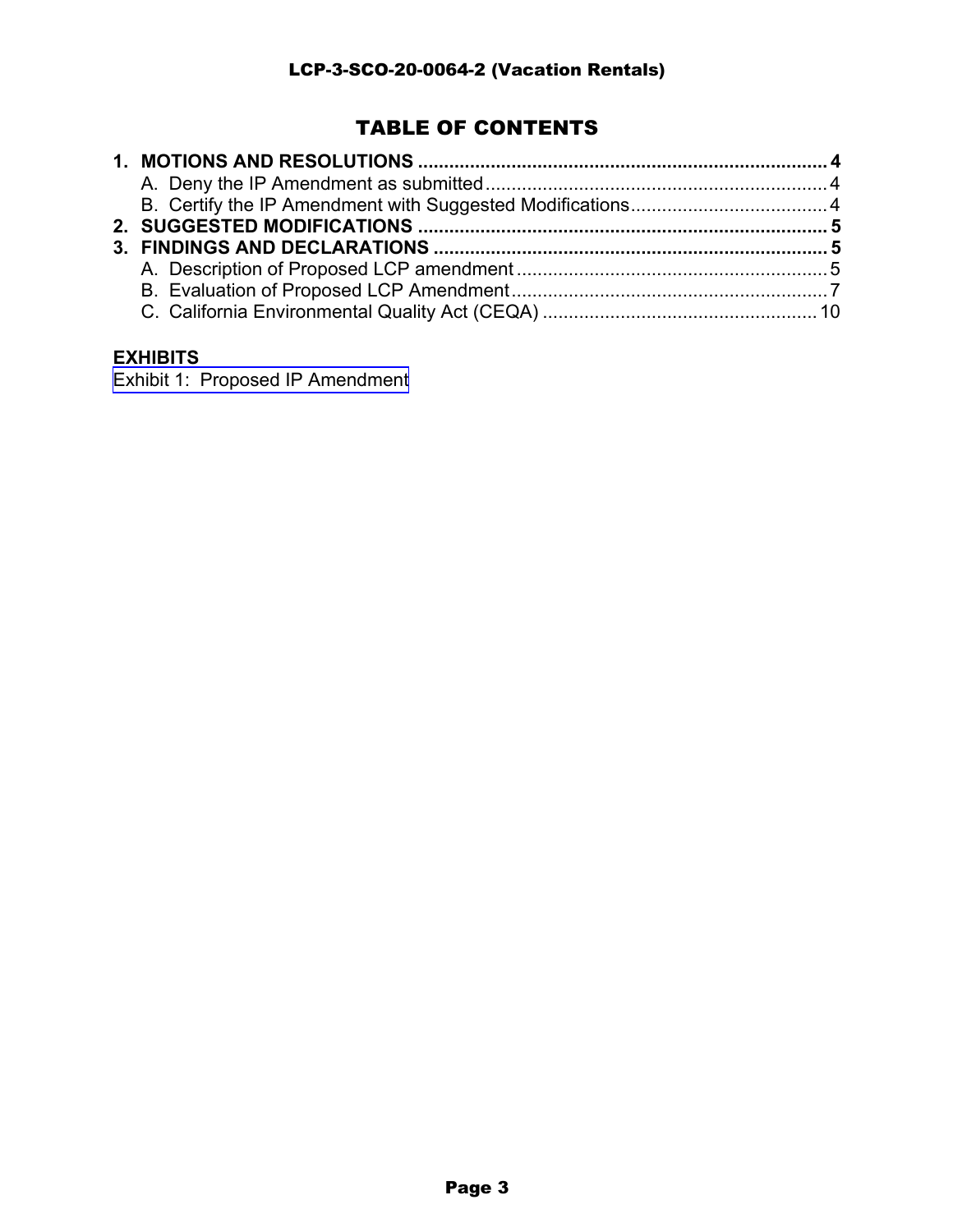## 1. MOTIONS AND RESOLUTIONS

Staff recommends that the Commission, after public hearing, approve the proposed LCP amendment with suggested modifications. The Commission needs to make two motions on the IP amendment in order to act on this recommendation.

## **A. Deny the IP Amendment as submitted**

Staff recommends a **YES** vote on the motion below. Passage of this motion will result in rejection of Implementation Program and the adoption of the following resolution and findings. The motion passes only by an affirmative vote of a majority of the Commissioners present.

*Motion: I move that the Commission reject the Implementation Plan Amendment LCP-3-SCO-20-0064-2 as submitted by Santa Cruz County.*

*Resolution to Deny: The Commission hereby denies certification of LCP Amendment Number LCP-3-SCO-20-0064-2 as submitted by Santa Cruz County and adopts the findings set forth below on grounds that the Implementation Plan Amendment as submitted does not conform with, and is inadequate to carry out, the provisions of the certified Land Use Plan. Certification of the Implementation Plan Amendment would not meet the requirements of the California Environmental Quality Act as there are feasible alternatives and mitigation measures that would substantially lessen the significant adverse impacts on the environment that will result from certification of the Implementation Plan Amendment as submitted.*

## **B. Certify the IP Amendment with Suggested Modifications**

Staff recommends a **YES** vote on the motion below. Passage of this motion will result in certification of the Implementation Plan Amendment with suggested modifications and the adoption of the following resolution and the findings in this staff report. The motion to certify with suggested modifications passes only by an affirmative vote of a majority of the Commissioners present:

*Motion: I move that the Commission certify LCP Amendment Number LCP-3-SCO-20-0064-2 as submitted by Santa Cruz County if it is modified as suggested in this staff report.*

*Resolution to Certify: The Commission hereby certifies LCP Amendment Number LCP-3-SCO-20-0064-2, if modified as suggested, and adopts the findings set forth below on grounds that the Implementation Plan Amendment with the suggested modifications conforms with, and is adequate to carry out, the provisions of the certified Land Use Plan. Certification of the Implementation Plan Amendment if modified as suggested complies with the California Environmental Quality Act, because either 1) feasible mitigation measures and/or alternatives have been incorporated to substantially lessen any significant adverse effects of the plan on the environment, or 2) there are no further feasible alternatives and mitigation measures that would substantially lessen any significant adverse impacts on the environment.*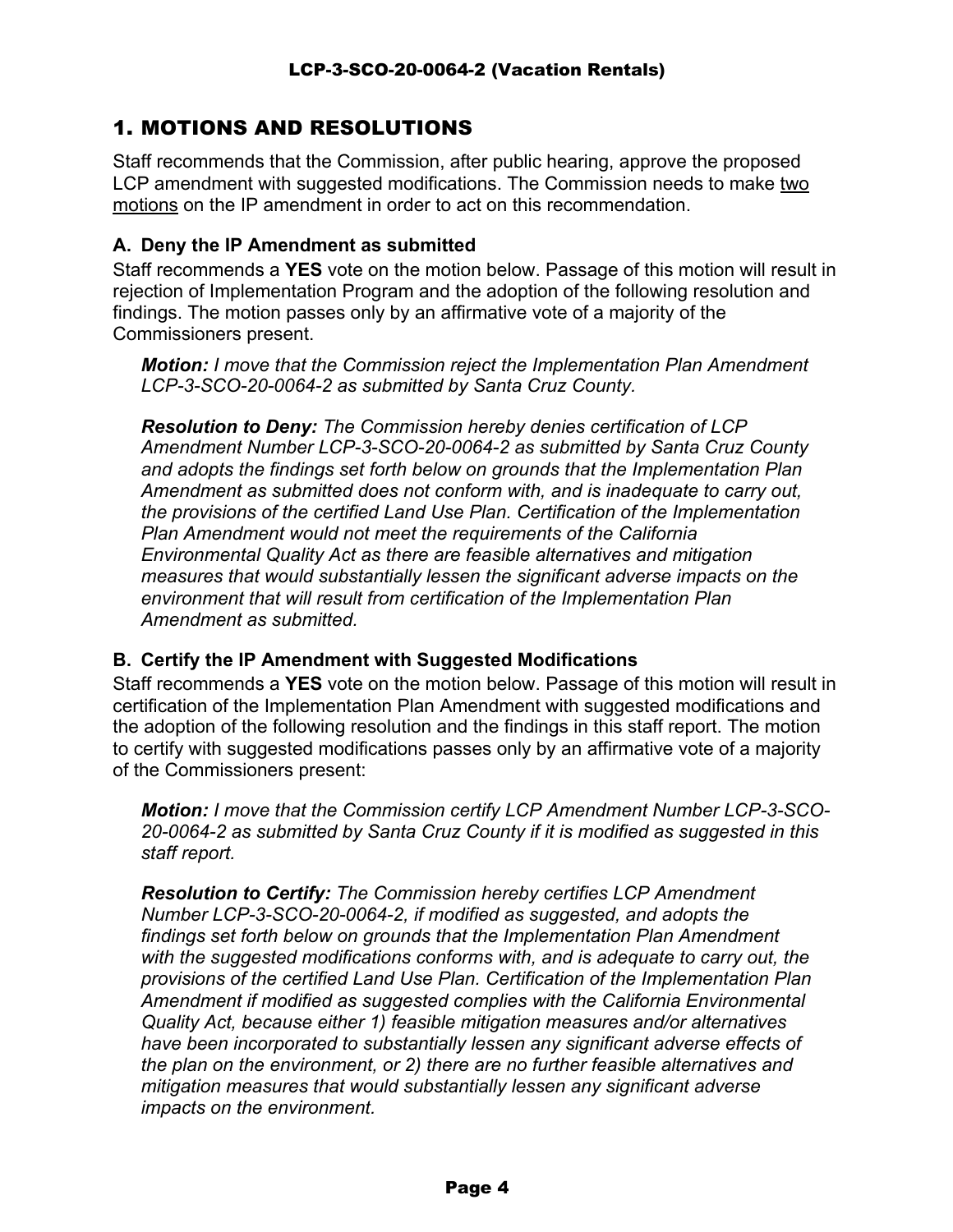## 2. SUGGESTED MODIFICATION

The Commission hereby suggests the following modification<sup>1</sup> to the proposed Implementation Plan amendment, which is necessary to make the requisite Land Use Plan consistency findings. If Santa Cruz County accepts the suggested modification within six months of Commission action (i.e., by July 13, 2021), by formal resolution of the Board of Supervisors, the modified amendment will become effective upon Commission concurrence with the Executive Director's finding that this acceptance has been properly accomplished. Where applicable, text in underline format denotes proposed text to be deleted/added by the County. Text in double cross-out and double underline denotes text to be deleted/added by the Commission.

## **1. Modify IP Section 13.10.694(D)(2)(a) as follows:**

*(a) Designated Area Caps. Within the LODA, no more than 220 262 vacation rental permits shall be issued, and no more than 18 hosted rental permits shall be issued, for a total of 238 280 vacation rentals and hosted rentals in the LODA. Within the SALSDA, no more than 241 vacation rental permits shall be issued, and no more than 45 hosted rental permits shall be issued, for a total of 286 vacation rentals and hosted rentals in the SALSDA. Within the DASDA, no more than 3 vacation rental permits shall be issued, and no more than 4 hosted rental permits shall be issued, for a total of 7 vacation rentals and hosted rentals in the DASDA.*

## 3. FINDINGS AND DECLARATIONS

## **A. Description of Proposed LCP amendment**

The proposed amendment primarily serves to change the way that the maximum number of allowed vacation rentals in the LCP's three designated special areas<sup>2</sup> (i.e., the Davenport/Swanton Designated Area (DASDA), the Live Oak Designated Area (LODA), and the Seacliff/Aptos/La Selva<sup>3</sup> Beach Designated Area (SALSDA)) are calculated. The existing LCP includes percentage caps for these areas (i.e., no more than 15% of all the parcels that allow residential use in the LODA and the SALSDA may

<sup>&</sup>lt;sup>1</sup> The proposed modification is simply intended to correct the actual number of vacation rental permits that exist within each designated district. The numerical caps approved by the Board of Supervisors unintentionally did not reflect the existing number of vacation rentals, including because not all vacation rental permit holders were aware that when the County last modified its Vacation Rental Ordinance in 2016 it began requiring that vacation rental permits be renewed every 5 years. County staff and Commission staff are in agreement that the proposed numerical cap changes are based on existing vacation rental permit levels.

 $2$  These three designated areas within the Coastal Zone were areas found by the County to be distinct residential communities where there was the greatest potential to transform the residential communities into areas more catered to vacation rentals. These areas, particularly LODA and SALSDA, also saw the greatest rise in vacation rental permits since the inception of the LCP's Vacation Rental Ordinance in 2011, compared to areas like southern Pajaro Dunes and Beach Drive, which already primarily served as vacation rentals prior to the inception of the County's program.

<sup>&</sup>lt;sup>3</sup> The proposed amendment would also change one of the designated areas from the Seacliff/Aptos Designated Area (SADA) to the Seacliff/Aptos/La Selva Beach Designated Area (SALSDA). In other words, the SADA district would be expanded to include the unincorporated area of La Selva Beach.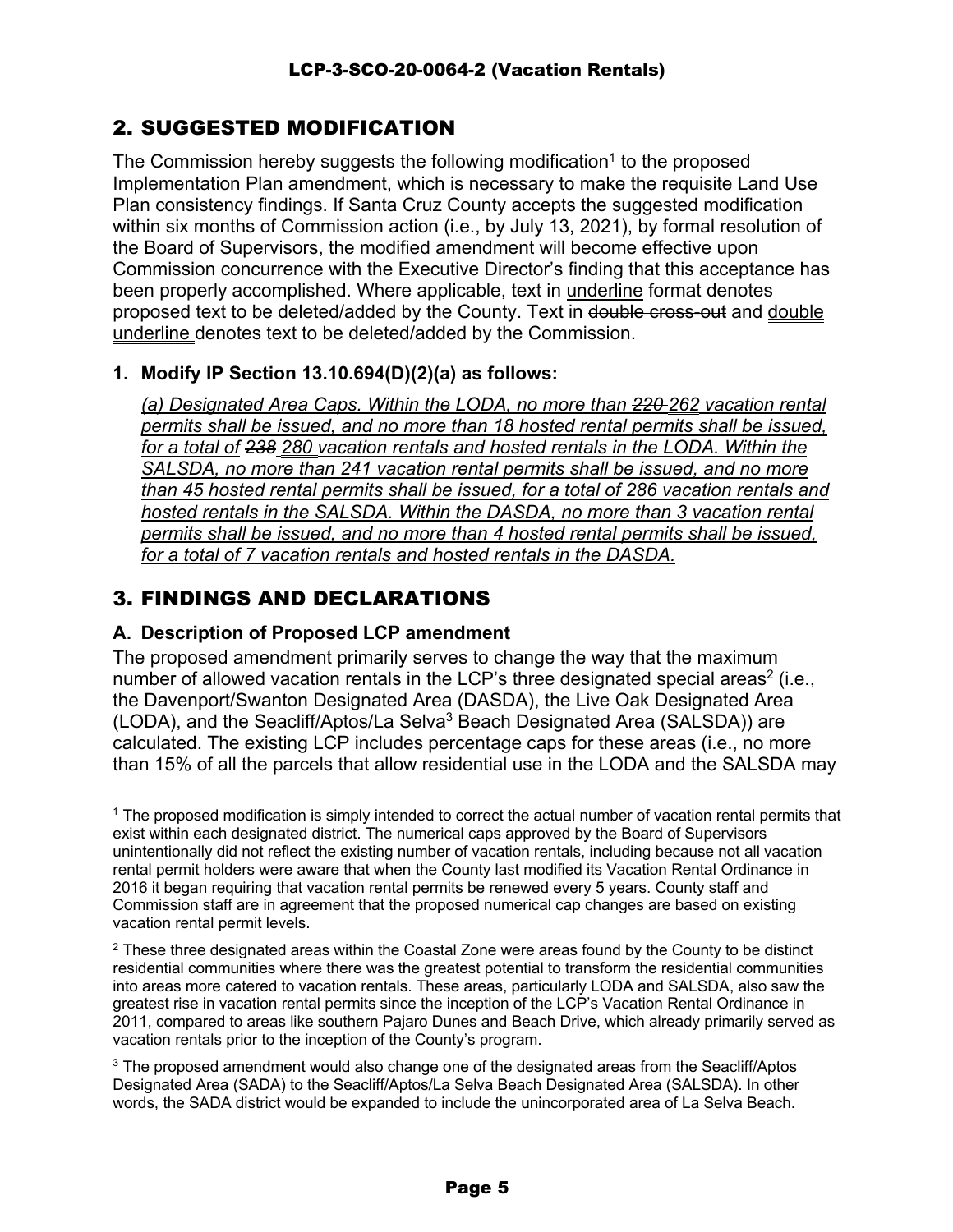be used as vacation rentals, and no more than 10% in the DASDA). The proposed amendment would eliminate these percentage caps in favor of a numeric cap, which reflects the current number of issued vacation rental permits (i.e., freezing the number of vacation rental permits issued in these districts at current numerical levels). A primary impetus for the proposed amendment is that Santa Cruz County, like many other coastal cities and counties, now faces an unprecedented housing shortage, and thus the County seeks to prevent any potential conversion of single-family residences (which serve as a critical piece of the housing stock) to vacation rentals.<sup>4</sup> Relatedly, the proposed amendment would also:

- institute a waiting list for anyone seeking a new vacation rental permit in one of the three designated areas in excess of the identified limits
- adopt an official block map as a land use layer in the County's GIS System for each of the three designated areas in order to identify the blocks where a block cap on vacation rentals and hosted rentals applies<sup>5</sup>
- require that all new vacation rentals must meet onsite parking requirements<sup>6</sup>
- change vacation rental permits (including new and renewal) from a Level 2P to a Level  $4^7$  in all the zoning districts where vacation rentals are allowed (i.e., all agricultural zoning districts, all single-family and multi-family residential zoning

<sup>5</sup> The existing Vacation Rental Ordinance also contains block caps (i.e., no more than 20% of a block within the designated areas can be vacation rentals), which this amendment is not modifying; however, there was confusion about what constituted a block, including with respect to corner lots and winding streets/neighborhoods in unincorporated Aptos.

 $6$  The parking requirements for vacation rentals are as follows: the number of vehicles a quest is allowed to park on-site and off-site (specific to the neighborhood), shall not exceed the number of existing, required, or permitted parking spaces. The onsite parking spaces, plus requirements for new vacation rental permits shall be a minimum of one onsite space for one- and two-bedroom units, and a minimum of two onsite spaces for three- or more bedroom units. In addition, guests will be allowed to park one additional vehicle offsite. The guest must use on-street parking for the offsite vehicle in the vicinity of the vacation rental, but the guest will not have any exclusive or assigned use of on-street parking.

 $7$  A level 2P permit requires a planning review and an administrative action based on plans and a description of the project, meanwhile the "P" denotes it as a Principally Permitted Use. A level 4 permit requires a public notice prior to an administrative action in the form of posting the property on the County's Planning Department website, a notice to each member of the Board of Supervisors, and mailed notices to the owners and occupants of the subject and surrounding properties.

<sup>4</sup> Santa Cruz County has also undertaken numerous other LCP amendments intended to help preserve existing housing and encourage and incentivize new additional housing including, but not limited to, its updated ADU ordinance (LCP-3-20-0020-1), which streamlined the ADU permitting process and requires that ADUs be deed restricted to prohibit them from being used as temporary overnight accommodations, consistent with state law; and the Agricultural and School Employee Housing LCP amendment (LCP-3- SCO-19-0200-3), which is intended to facilitate the production of affordable housing units for both agricultural and school employees. And thus, the vacation rental caps proposed in this amendment, which are tailored to key coastal areas, is another method of addressing the complex and multi-faceted housing supply shortage in the County while protecting existing vacation rental uses.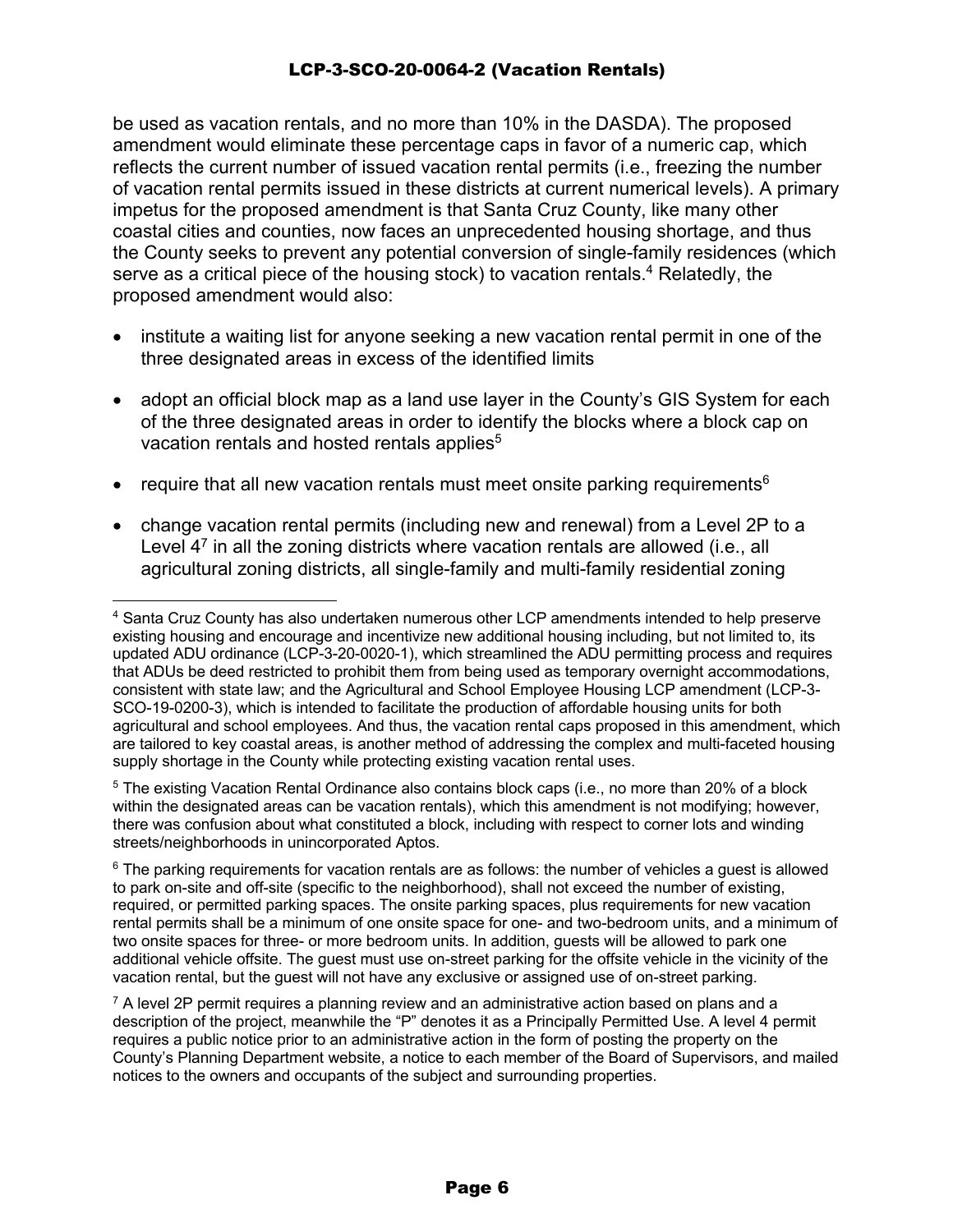districts, the Parks, Recreation and Open Space District, and the Timber Production district)

- specify that only new four-bedroom vacation rentals are required to obtain a Level 5 permit<sup>8</sup> (whereas renewals are subject to the level 4 permit described above) for a one-year provisional time limit prior to granting the remaining four years of the fiveyear permit
- clarify that residences subject to affordable housing covenants and/or that are income restricted are not eligible for a vacation rental permit
- require that vacation rental permits expire when properties are transferred (if that transfer triggers a new assessment) in the designated areas except for La Selva Beach
- updated enforcement provisions

Please see **Exhibit 1** for the proposed IP amendment text.

## **B. Evaluation of Proposed LCP Amendment**

## *Standard of Review*

The proposed amendment affects the LCP's IP, and the standard of review for IP amendments is that they must be consistent with and adequate to carry out the policies of the certified LUP.

## *Applicable Land Use Plan Policies*

The County's LUP contains objectives and policies designed to protect and provide for visitor-serving uses, including in terms of a range of overnight accommodation options, in order to maximize coastal public access. This includes appropriate upland support facilities, such as vacation rentals, that are directed toward coastal zone visitors. In order to harmonize the protection of coastal zone resources with the social and economic needs of the County, the LUP also seeks to balance provision of temporary visitor serving residential uses with protecting residential communities. To do so, it contains a policy that explicitly allows for small scale visitor accommodations in residential zones combined with reasonable measures to ensure that they do not unduly burden the neighborhood. These policies include:

*LUP Policy 2.16.4: Allowed Visitor Accommodations in Urban Residential Areas. Allow small scale Visitor Accommodations such as inns or bed and breakfast accommodations in urban residential areas and within the Rural Services Line where the use would be compatible with neighborhood character, surrounding densities, and adjacent land uses.* 

 $8$  A level 5 permit requires the same noticing as a level 4 permit, and a Zoning Administrator public hearing following required noticing.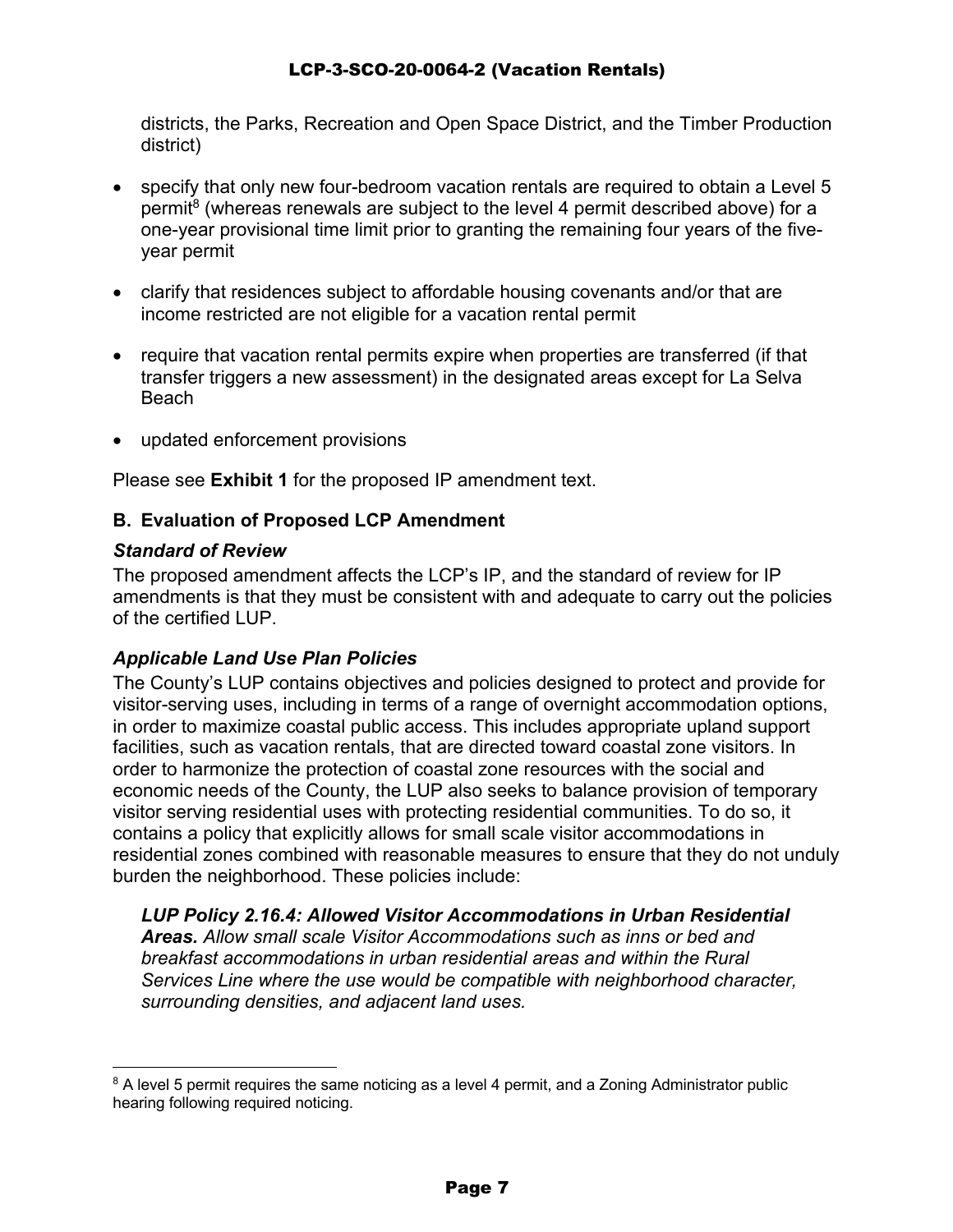*LUP Policy 2.22.1: Priority of Uses within the Coastal Zone. Maintain a hierarchy of land use priorities within the Coastal Zone:* 

*First Priority: Agriculture and coastal-dependent industry* 

*Second Priority: Recreation, including public parks; visitor-serving commercial uses; and coastal recreation facilities.* 

*Third Priority: Private residential, general industrial, and general commercial uses.* 

*LUP Objective 2.23: Conservation of Coastal Land Resources. To ensure orderly, balanced utilization and conservation of Coastal Zone resources, taking into account the social and economic needs of the people of Santa Cruz County*

*LUP Objective 7.7a: Coastal Recreation. To maximize public use and enjoyment of coastal recreation resources for all people, including those with disabilities, while protecting those resources from the adverse impacts of overuse.* 

## *Consistency Analysis*

Taken together, these LUP objectives and policies seek to protect, provide for, and enhance coastal access and recreational opportunities for the public by prioritizing visitor-serving uses and maximizing public access and coastal recreational opportunities, while also preserving the unique environment that attracts visitors to the County and protecting residential communities. The proposed amendment is primarily intended to freeze vacation rental permits issued in the three designated areas (i.e., DASDA, LODA, and SALSDA) at existing numbers. The LCP will still continue to allow for an unlimited number of vacation rental permits in other areas of the County's Coastal Zone, including along Potbelly Beach Road, Las Olas Drive, Beach Drive, and Pajaro Dunes. <sup>9</sup> Caps in the three designated areas already exist; however, the existing caps are codified as percentage caps. More specifically, the current ordinance allows up to 15% of all parcels that allow a residential use in SALSDA and LODA and 10% in DASDA<sup>10</sup> to be used as vacation rentals in addition to the existing block caps. The proposed amended ordinance would freeze the existing number of permits issued in these three designated areas (areas that have historically catered more to visitors and have seen the greatest increase in the number of vacation rental permits since inception of the LCP's Vacation Rental Ordinance in 2011, compared to those areas where caps

<sup>&</sup>lt;sup>9</sup> Other areas where there are no caps (either percentage, numerical, or block caps) include the residentially zoned parcels in the Rio Del Mar flats consisting of parcels fronting on Stephen Road, Marina Avenue, and Venetian Road between its intersection with the Esplanade and Aptos Beach Drive to its intersection with Lake Court and Stephen Road; those parcels fronting on or gaining access from Cliff Court or fronting on or gaining access from Rio Del Mar Boulevard between its intersection with Aptos Beach Drive and Beach Drive to its intersection with Kingsbury Drive, Cliff Drive, and Beach Villa Lane; and Via Gaviota.

 $10$  The current number of vacation rentals represents 12% of eligible properties in LODA, 5.5% in SALSDA, and 3% in DASDA.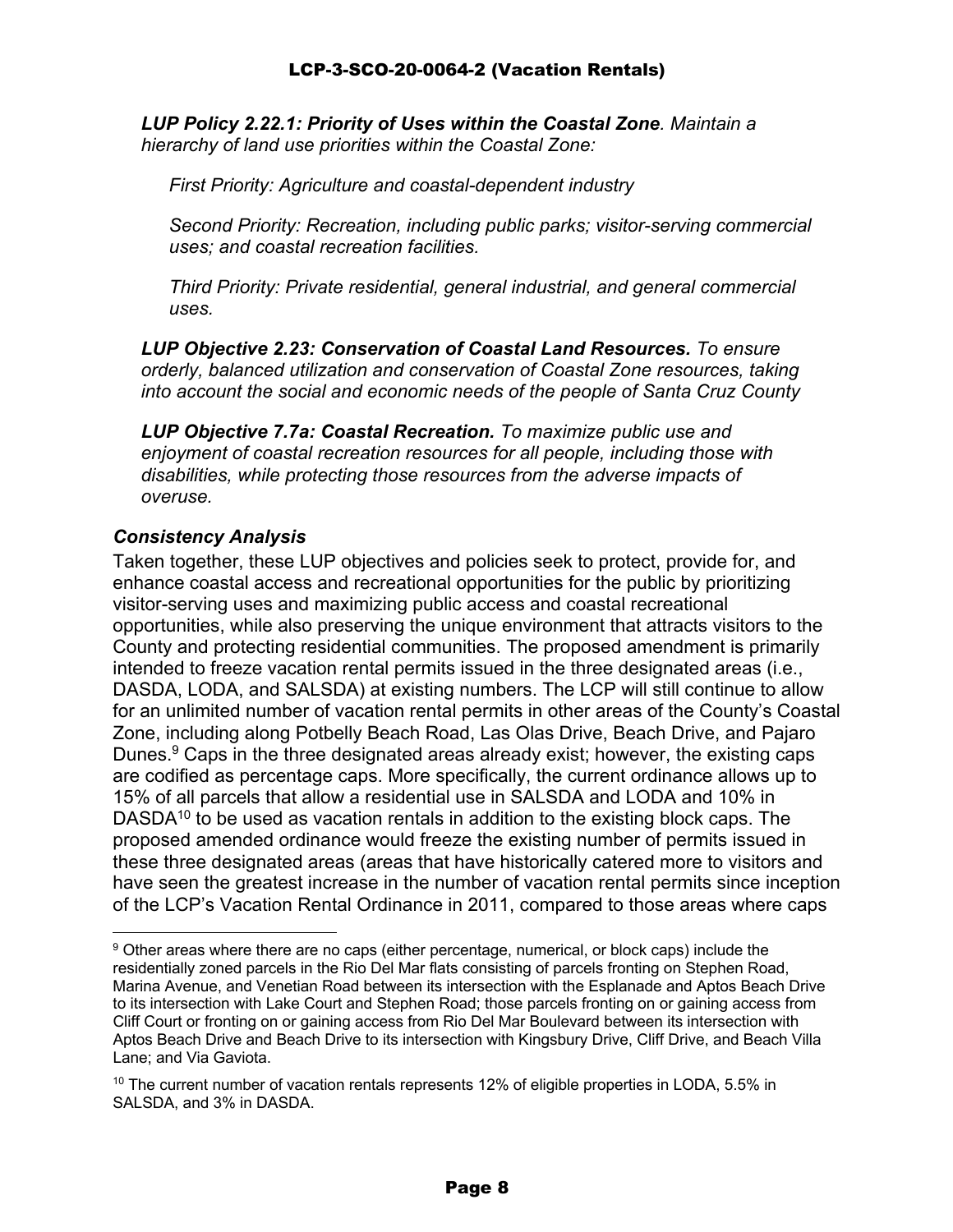have not and are not currently proposed) at current levels (i.e., not allow for additional expansion in the three designated coastal areas).

The County and the Commission initially approved the Vacation Rental Ordinance in 2011 to regulate vacation rentals in a manner that both facilitates vacation rentals (including their contribution to meeting LCP and Coastal Act requirements related to public access, recreation, and provision of overnight accommodations), while simultaneously protecting residential neighborhoods and housing stock. The ordinance has been amended several times since its initial adoption in the hopes of further meeting these objectives. The proposed amendment similarly strives to maintain the balance between residential neighborhoods/the preservation of housing stock while continuing to provide for vacation rentals, a key visitor-serving use.

As context, and as stated above, the number of vacation rentals in Santa Cruz County has gradually increased since the program's inception. Three hundred sixteen permits were issued in 2011 (when the Vacation Rental Ordinance was first certified). Now there are 848 vacation rentals County-wide (including 493 in the three designated coastal areas subject to this amendment and 93 elsewhere in the Coastal Zone where caps of any kind are not currently imposed or proposed). There are also an additional 250 hosted<sup>11</sup> rental permits County-wide. County staff has indicated that the growth in new vacation rental permits has drastically slowed over the last few years. This shows that the number of vacation rentals is reaching a level of homeostasis (i.e., the supply is appropriate to accommodate demand and persons wishing to operate vacation rentals have largely already applied for and have been granted a vacation rental permit).

While vacation rentals have been increasing in recent years, transit occupancy tax (TOT) data from the County's Treasurer-Tax Collector indicates that motel/hotel occupancy rates in Santa Cruz County have levelled off and even decreased in the last five years. Taken together, the levelling off/slight downward trend of hotel/motel occupancy and the slowing of new vacation rental permit applications may indicate that there is an adequate number of overnight visitor accommodations available in Santa Cruz County. To the extent that this is incorrect or that demand for short term rentals begins to grow again, many other neighborhoods in the Coastal Zone remain uncapped and can accommodate that potential growth.

It is also worth noting that the County did consider other more restrictive measures to address potential housing supply impacts, including reducing the number of vacation rental permits issued and expanding the caps to the entire County (i.e., not just in the three designated areas within the Coastal Zone but applying such caps to vacation rentals in the entire Coastal Zone countywide). The County ultimately settled on freezing the number of permits issued in the DASDA, LODA, and SALSDA alone, because the County recognizes the importance of vacation rentals as a type of

<sup>&</sup>lt;sup>11</sup> A hosted rental refers to a dwelling unit, where a long-term resident acting as host occupies one bedroom in a dwelling unit while one or two legal bedrooms are rented for the purpose of overnight lodging for a period of less than 30 days.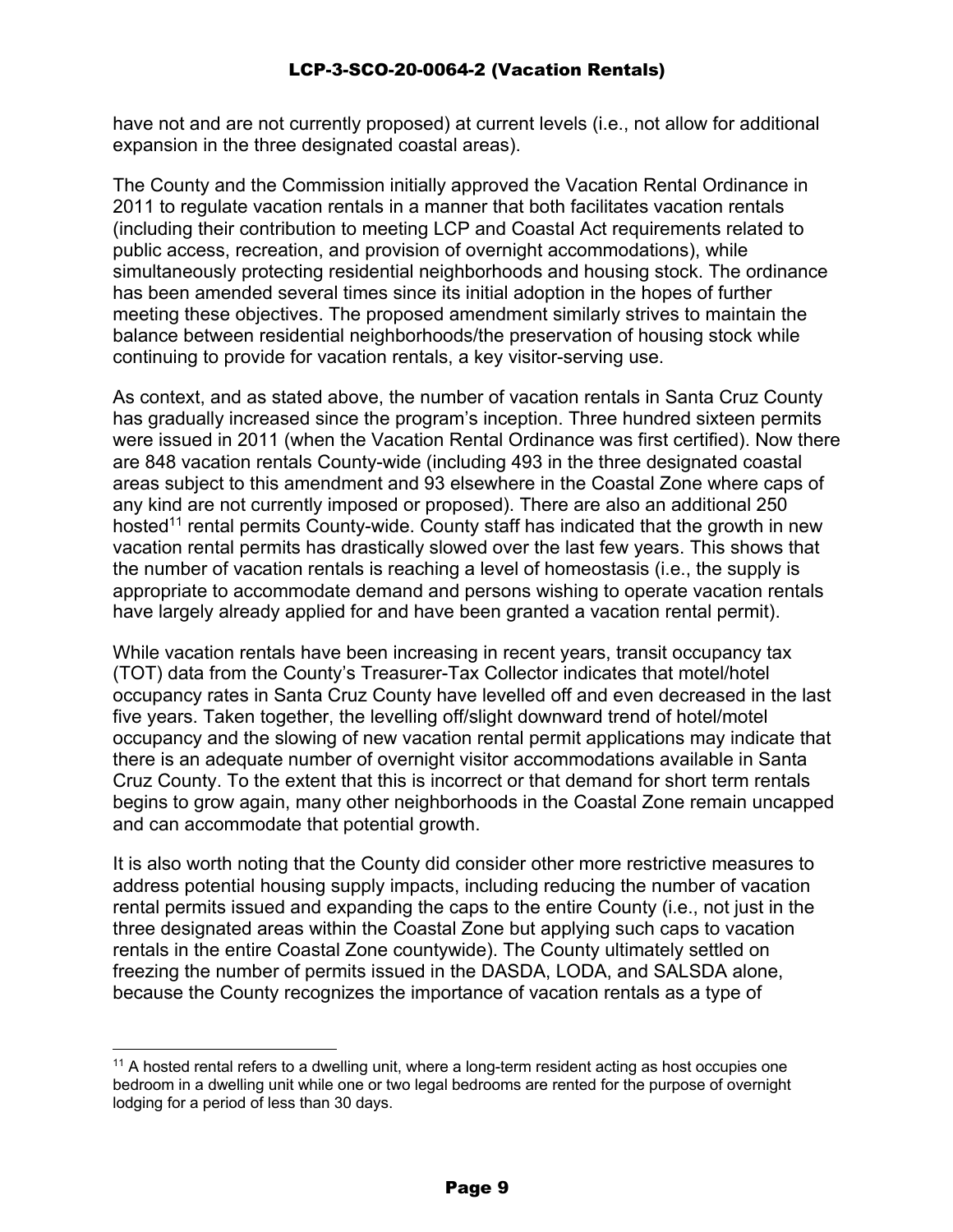overnight visitor accommodation that is vital to meeting the public access/recreation requirements of the Coastal Act and LCP.

As noted above, **Suggested Modification 1** is needed to accurately reflect the existing number of vacation rental permits issued in the designated areas because the numerical caps included in the County's LCP amendment submittal inadvertently did not include those vacation rental owners who did not renew their vacation rental permits in a timely manner. Therefore, as modified, the proposed amendment, including the proposed caps and the creation of a waiting list for new vacation rental permits within the designated areas, represents a robust vacation rental program that both recognizes vacation rentals as a valuable visitor-serving resource and a coastal priority use. It also acknowledges the critical role that overnight accommodations play in providing consistency with the above-cited LUP's provisions related to maximizing public access and recreational opportunities (specifically LUP Policies 2.16.4, 2.22.1, and LUP Objective 7.7a), but it does so while simultaneously balancing the provision of visitor accommodations in residential neighborhoods with respect for neighborhood character and the social and economic needs of the County, including helping to preserve the existing single-family dwelling housing supply (LUP Objective 2.23).

Finally, the other proposed amendments identified above will collectively help the vacation rental program meet these same LCP objectives (e.g., by requiring onsite parking for vacation rentals, which will allow valuable street parking to be used by other coastal visitors)

Accordingly, the IP amendment with the suggested modification can be found consistent with the certified LUP.

## **C. California Environmental Quality Act (CEQA)**

Section 21080.9 of the California Public Resources Code—within the California Environmental Quality Act (CEQA)—exempts local government from the requirement of preparing an environmental impact report (EIR) in connection with its activities and approvals necessary for the preparation and adoption of LCPs and LCP amendments. Instead, the CEQA responsibilities are assigned to the Coastal Commission; however, the Commission's LCP review and approval program has been found by the Resources Agency to be functionally equivalent to the EIR process. Thus, under CEQA Section 21080.5, the Commission is relieved of the responsibility to prepare an EIR for each LCP or LCP amendment action.

Nevertheless, the Commission is required, in approving an LCP or LCP amendment submittal, to find that the approval of the proposed LCP, as amended, does conform with CEQA provisions, including the requirement in CEQA section 21080.5(d)(2)(A) that the amended LCP will not be approved or adopted as proposed if there are feasible alternatives or feasible mitigation measures available which would substantially lessen any significant adverse impact which the activity may have on the environment (see California Code of Regulations Title 14 Sections 13540(f) and 13555(b)).